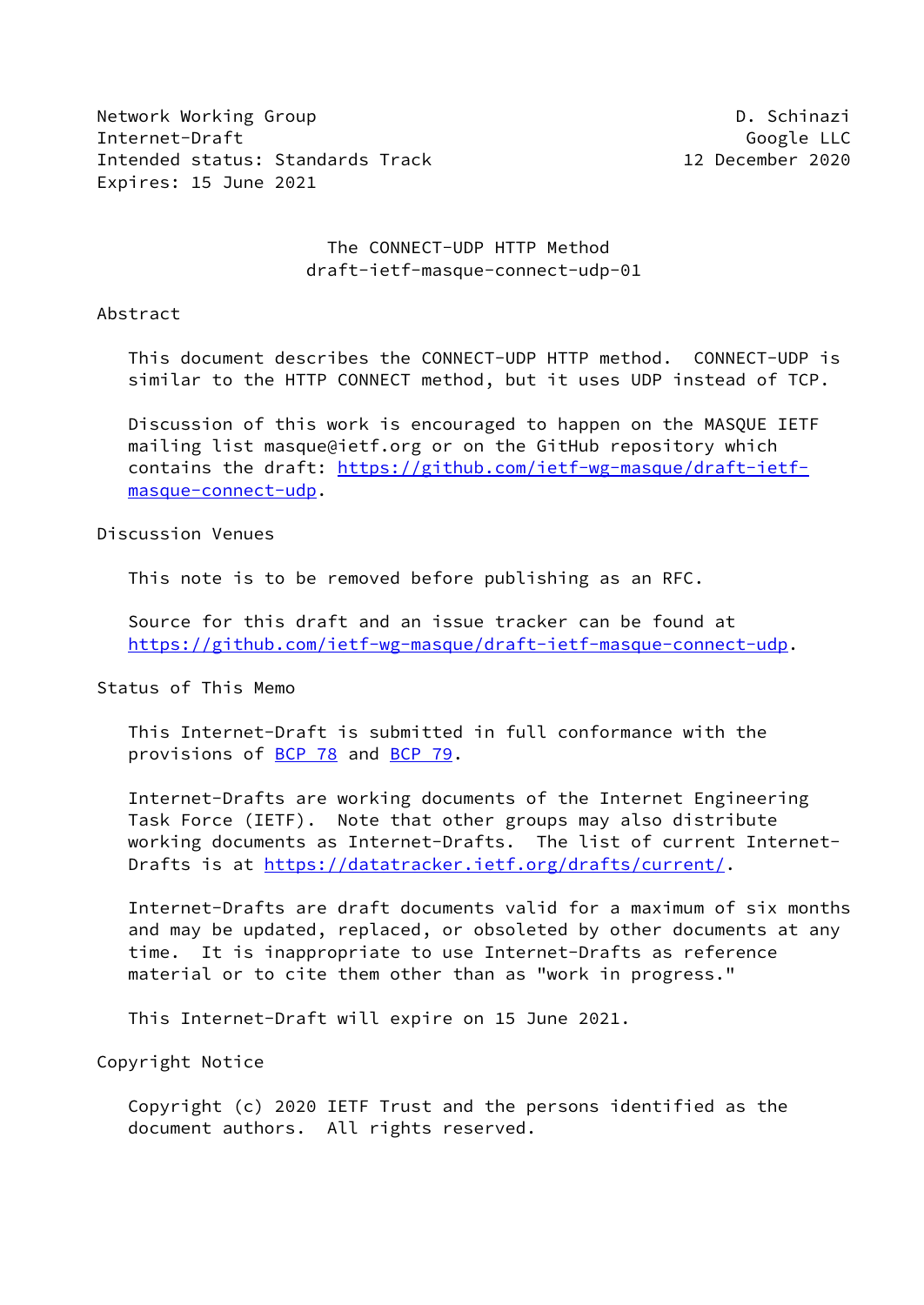# <span id="page-1-1"></span>Internet-Draft CONNECT-UDP December 2020

This document is subject to [BCP 78](https://datatracker.ietf.org/doc/pdf/bcp78) and the IETF Trust's Legal Provisions Relating to IETF Documents ([https://trustee.ietf.org/](https://trustee.ietf.org/license-info) [license-info](https://trustee.ietf.org/license-info)) in effect on the date of publication of this document. Please review these documents carefully, as they describe your rights and restrictions with respect to this document. Code Components extracted from this document must include Simplified BSD License text as described in Section 4.e of the [Trust Legal Provisions](https://trustee.ietf.org/license-info) and are provided without warranty as described in the Simplified BSD License.

## Table of Contents

|                                                                         | $\overline{2}$  |
|-------------------------------------------------------------------------|-----------------|
| 1.1. Conventions and Definitions                                        | $\overline{2}$  |
| 2.                                                                      | $\overline{3}$  |
| 3.                                                                      | $\overline{3}$  |
| Datagram Encoding of Proxied UDP Packets<br>$\overline{4}$ .            | $\overline{4}$  |
| Stream Encoding of Proxied UDP Packets<br>5.                            | $\overline{5}$  |
| Proxy Handling $\ldots \ldots \ldots \ldots \ldots \ldots \ldots$<br>6. | 6               |
| 7.                                                                      | $\underline{6}$ |
| Performance Considerations<br>8.                                        | $\overline{1}$  |
| 9.                                                                      | $\mathbf{I}$    |
|                                                                         | 8               |
|                                                                         | 8               |
| 10.2. URI Scheme Registration                                           | 8               |
| 10.3. Stream Chunk Type Registration                                    | 8               |
|                                                                         | 9               |
|                                                                         | 10              |
|                                                                         | 10              |
|                                                                         |                 |

### <span id="page-1-0"></span>[1](#page-1-0). Introduction

 This document describes the CONNECT-UDP HTTP method. CONNECT-UDP is similar to the HTTP CONNECT method (see section [4.3.6 of \[RFC7231\]](https://datatracker.ietf.org/doc/pdf/rfc7231#section-4.3.6)), but it uses UDP [\[UDP](#page-10-1)] instead of TCP [ICP].

 Discussion of this work is encouraged to happen on the MASQUE IETF mailing list masque@ietf.org or on the GitHub repository which contains the draft: [https://github.com/ietf-wg-masque/draft-ietf](https://github.com/ietf-wg-masque/draft-ietf-masque-connect-udp) [masque-connect-udp](https://github.com/ietf-wg-masque/draft-ietf-masque-connect-udp).

## <span id="page-1-2"></span>[1.1](#page-1-2). Conventions and Definitions

The key words "MUST", "MUST NOT", "REQUIRED", "SHALL", "SHALL NOT",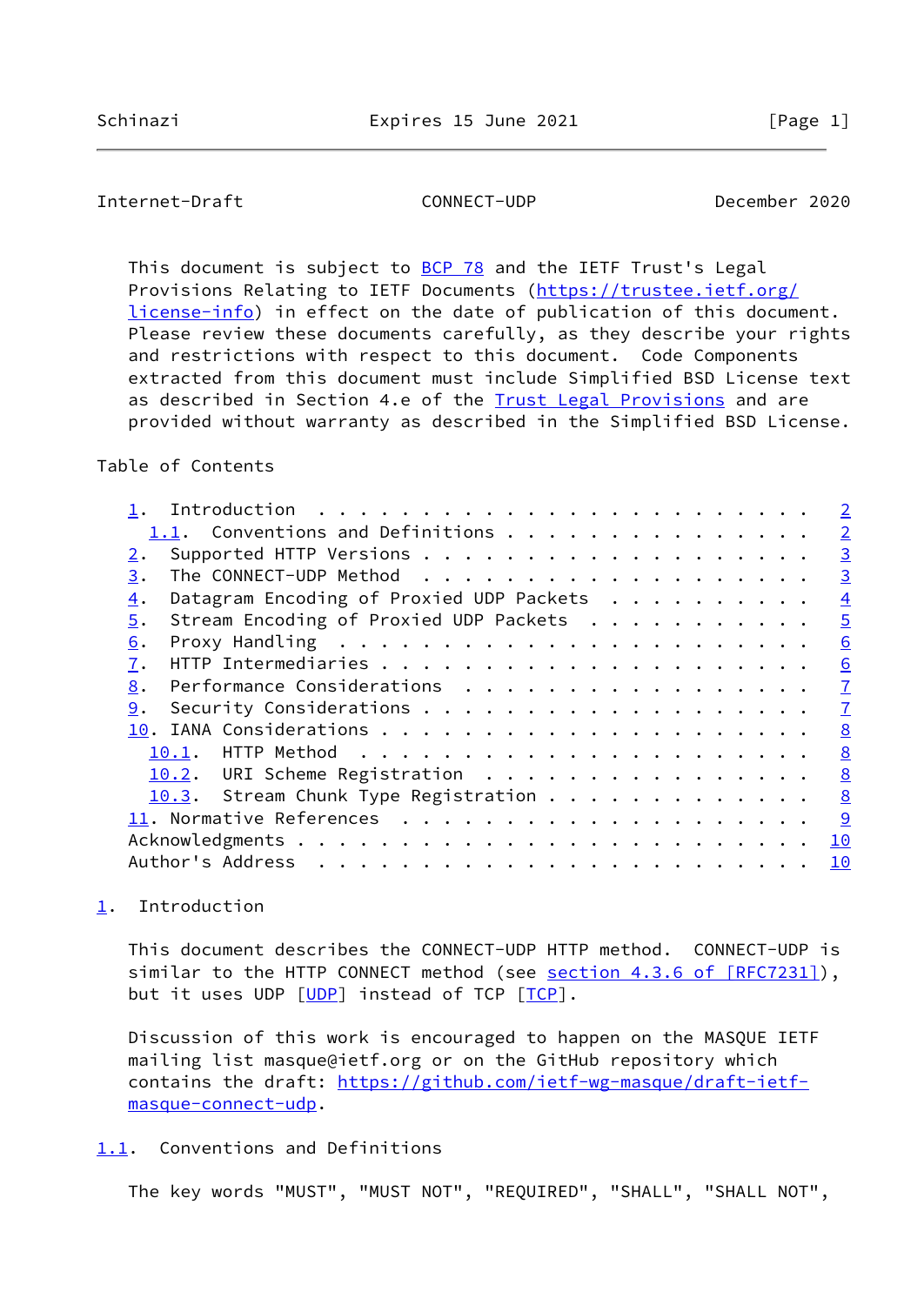"SHOULD", "SHOULD NOT", "RECOMMENDED", "NOT RECOMMENDED", "MAY", and "OPTIONAL" in this document are to be interpreted as described in [BCP](https://datatracker.ietf.org/doc/pdf/bcp14) [14](https://datatracker.ietf.org/doc/pdf/bcp14) [[RFC2119\]](https://datatracker.ietf.org/doc/pdf/rfc2119) [\[RFC8174](https://datatracker.ietf.org/doc/pdf/rfc8174)] when, and only when, they appear in all capitals, as shown here.

Schinazi **Expires 15 June 2021** [Page 2]

<span id="page-2-1"></span>Internet-Draft CONNECT-UDP December 2020

 In this document, we use the term "proxy" to refer to the HTTP server that opens the UDP socket and responds to the CONNECT-UDP request. If there are HTTP intermediaries (as defined in [Section](https://datatracker.ietf.org/doc/pdf/rfc7230#section-2.3) 2.3 of [RFC7230]) between the client and the proxy, those are referred to as "intermediaries" in this document.

<span id="page-2-0"></span>[2](#page-2-0). Supported HTTP Versions

 The CONNECT-UDP method is defined for all versions of HTTP. When the HTTP version used runs over QUIC [\[QUIC](#page-9-2)], UDP payloads can be sent over QUIC DATAGRAM frames [[DGRAM\]](#page-9-3). Otherwise they are sent on the stream where the CONNECT-UDP request was made. Note that, when the HTTP version in use does not support multiplexing streams (such as HTTP/1.1), then any reference to "stream" in this document is meant to represent the entire connection.

<span id="page-2-2"></span>[3](#page-2-2). The CONNECT-UDP Method

 The CONNECT-UDP method requests that the recipient establish a tunnel over a single HTTP stream to the destination origin server identified by the request-target and, if successful, thereafter restrict its behavior to blind forwarding of packets, in both directions, until the tunnel is closed. Tunnels are commonly used to create an end-to end virtual connection, which can then be secured using QUIC or another protocol running over UDP.

The request-target of a CONNECT-UDP request is a URI [\[RFC3986](https://datatracker.ietf.org/doc/pdf/rfc3986)] which uses the "masque" scheme and an immutable path of "/". For example:

 CONNECT-UDP masque://target.example.com:443/ HTTP/1.1 Host: target.example.com:443

When using HTTP/2  $[H2]$  $[H2]$  or later, CONNECT-UDP requests use HTTP pseudo-headers with the following requirements:

\* The ":method" pseudo-header field is set to "CONNECT-UDP".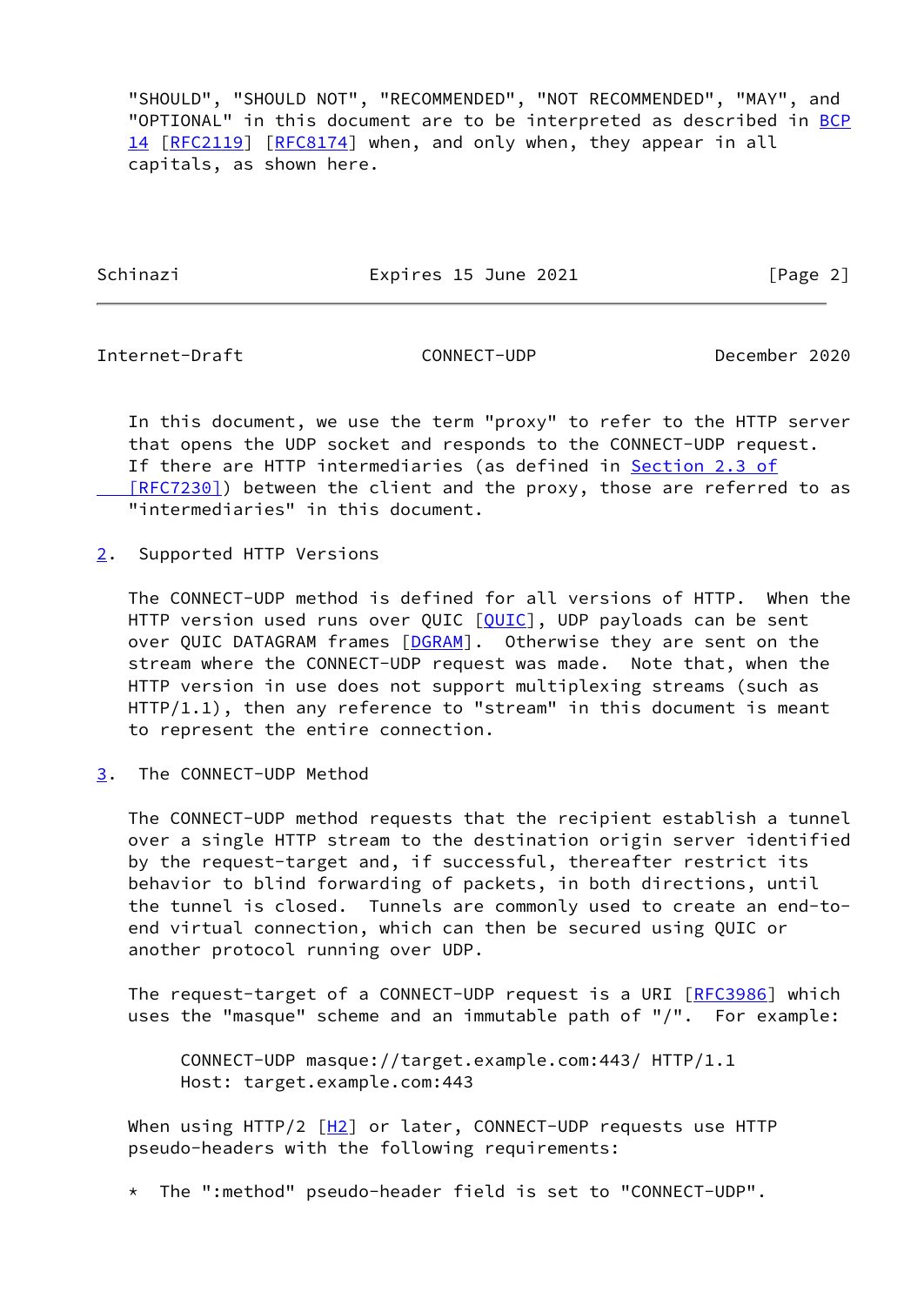\* The ":scheme" pseudo-header field is set to "masque".

- \* The ":path" pseudo-header field is set to "/".
- \* The ":authority" pseudo-header field contains the host and port to connect to (similar to the authority-form of the request-target of CONNECT requests; see [\[RFC7230\], Section](https://datatracker.ietf.org/doc/pdf/rfc7230#section-5.3) 5.3).

 A CONNECT-UDP request that does not conform to these restrictions is malformed (see  $[H2]$  $[H2]$ , Section 8.1.2.6).

Schinazi **Expires 15 June 2021** [Page 3]

<span id="page-3-1"></span>Internet-Draft CONNECT-UDP December 2020

 The recipient proxy establishes a tunnel by directly opening a UDP socket to the request-target. Any 2xx (Successful) response indicates that the proxy has opened a socket to the request-target and is willing to proxy UDP payloads. Any response other than a successful response indicates that the tunnel has not yet been formed.

 A proxy MUST NOT send any Transfer-Encoding or Content-Length header fields in a 2xx (Successful) response to CONNECT-UDP. A client MUST treat a response to CONNECT-UDP containing any Content-Length or Transfer-Encoding header fields as malformed.

 A payload within a CONNECT-UDP request message has no defined semantics; a CONNECT-UDP request with a non-empty payload is malformed. Note that the CONNECT-UDP stream is used to convey UDP packets, but they are not semantically part of the request or response themselves.

Responses to the CONNECT-UDP method are not cacheable.

<span id="page-3-0"></span>[4](#page-3-0). Datagram Encoding of Proxied UDP Packets

When the HTTP connection supports HTTP/3 datagrams [[H3DGRAM\]](#page-9-5), UDP packets can be encoded using QUIC DATAGRAM frames. This support is ascertained by checking the received value of the H3\_DATAGRAM SETTINGS Parameter.

 If the client has both sent and received the H3\_DATAGRAM SETTINGS Parameter with value 1 on this connection, it SHOULD attempt to use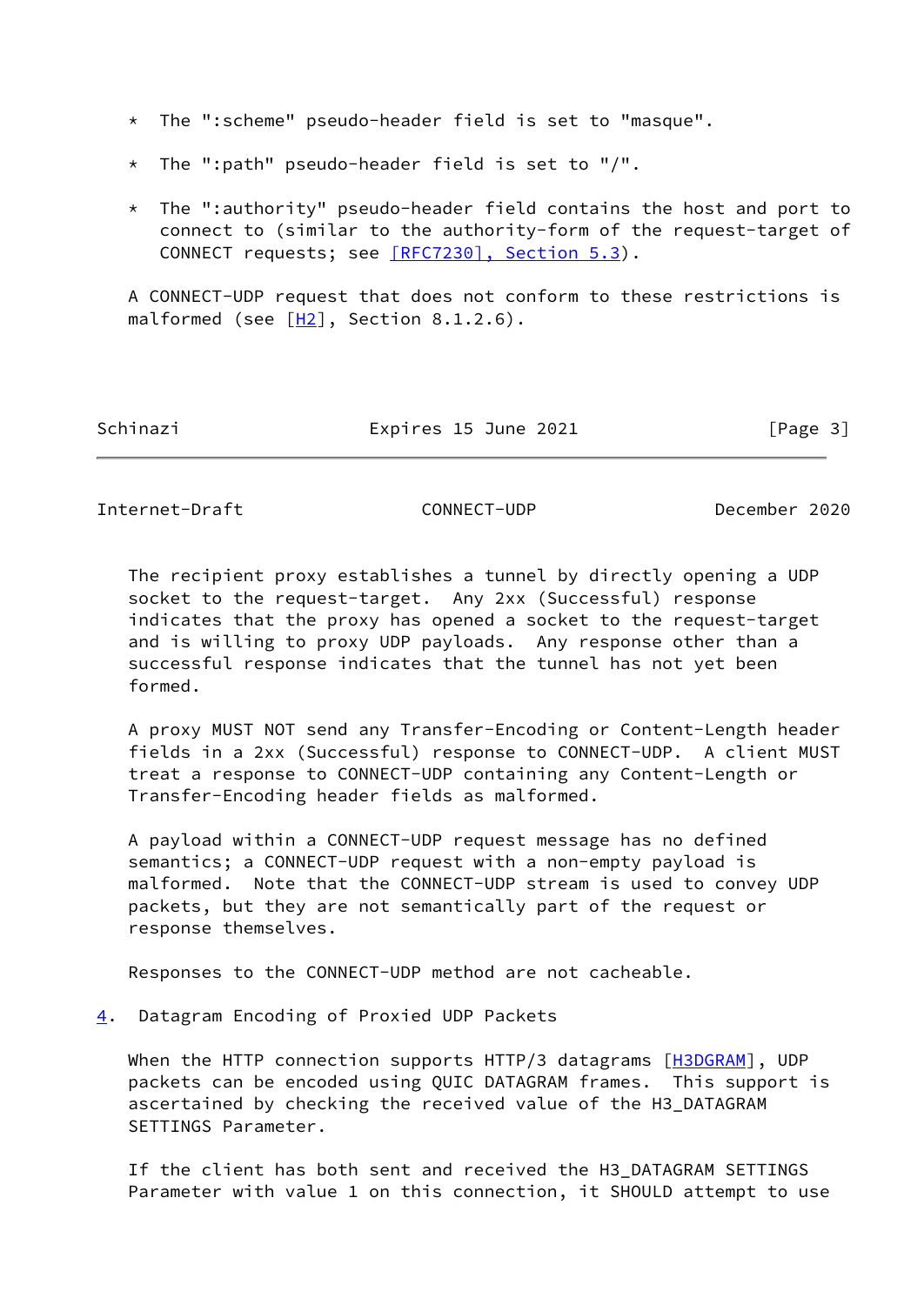HTTP/3 datagrams. This is accomplished by requesting a datagram flow identifier from the flow identifier allocation service [\[H3DGRAM](#page-9-5)]. That service generates an even flow identifier, and the client sends it to the proxy by using the "Datagram-Flow-Id" header; see [\[H3DGRAM](#page-9-5)]. A CONNECT-UDP request with an odd flow identifier is malformed.

 The proxy that is creating the UDP socket to the destination responds to the CONNECT-UDP request with a 2xx (Successful) response, and indicates it supports datagram encoding by echoing the "Datagram- Flow-Id" header. Once the client has received the "Datagram-Flow-Id" header on the successful response, it knows that it can use the HTTP/3 datagram encoding to send proxied UDP packets for this particular request. It then encodes the payload of UDP datagrams into the payload of HTTP/3 datagrams. Is the CONNECT-UDP response does not carry the "Datagram-Flow-Id" header, then the datagram encoding is not available for this request. A CONNECT-UDP response that carries the "Datagram-Flow-Id" header but with a different flow identifier than the one sent on the request is malformed.

Schinazi **Expires 15 June 2021** [Page 4]

<span id="page-4-0"></span>Internet-Draft CONNECT-UDP December 2020

 When the proxy processes a new CONNECT-UDP request, it MUST ensure that the datagram flow identifier is not equal to flow identifiers from other requests: if it is, the proxy MUST reject the request with a 4xx (Client Error) status code. Extensions MAY weaken or remove this requirement.

 Clients MAY optimistically start sending proxied UDP packets before receiving the response to its CONNECT-UDP request, noting however that those may not be processed by the proxy if it responds to the CONNECT-UDP request with a failure or without echoing the "Datagram- Flow-Id" header, or if the datagrams arrive before the CONNECT-UDP request.

 Note that a proxy can send the H3\_DATAGRAM SETTINGS Parameter with a value of 1 while disabling datagrams on a particular request by not echoing the "Datagram-Flow-Id" header. If the proxy does this, it MUST NOT treat receipt of datagrams as an error, because the client could have sent them optimistically before receiving the response. In this scenario, the proxy MUST discard those datagrams.

 Extensions to CONNECT-UDP MAY leverage parameters on the "Datagram- Flow-Id" header (parameters are defined in Section 3.1.2 of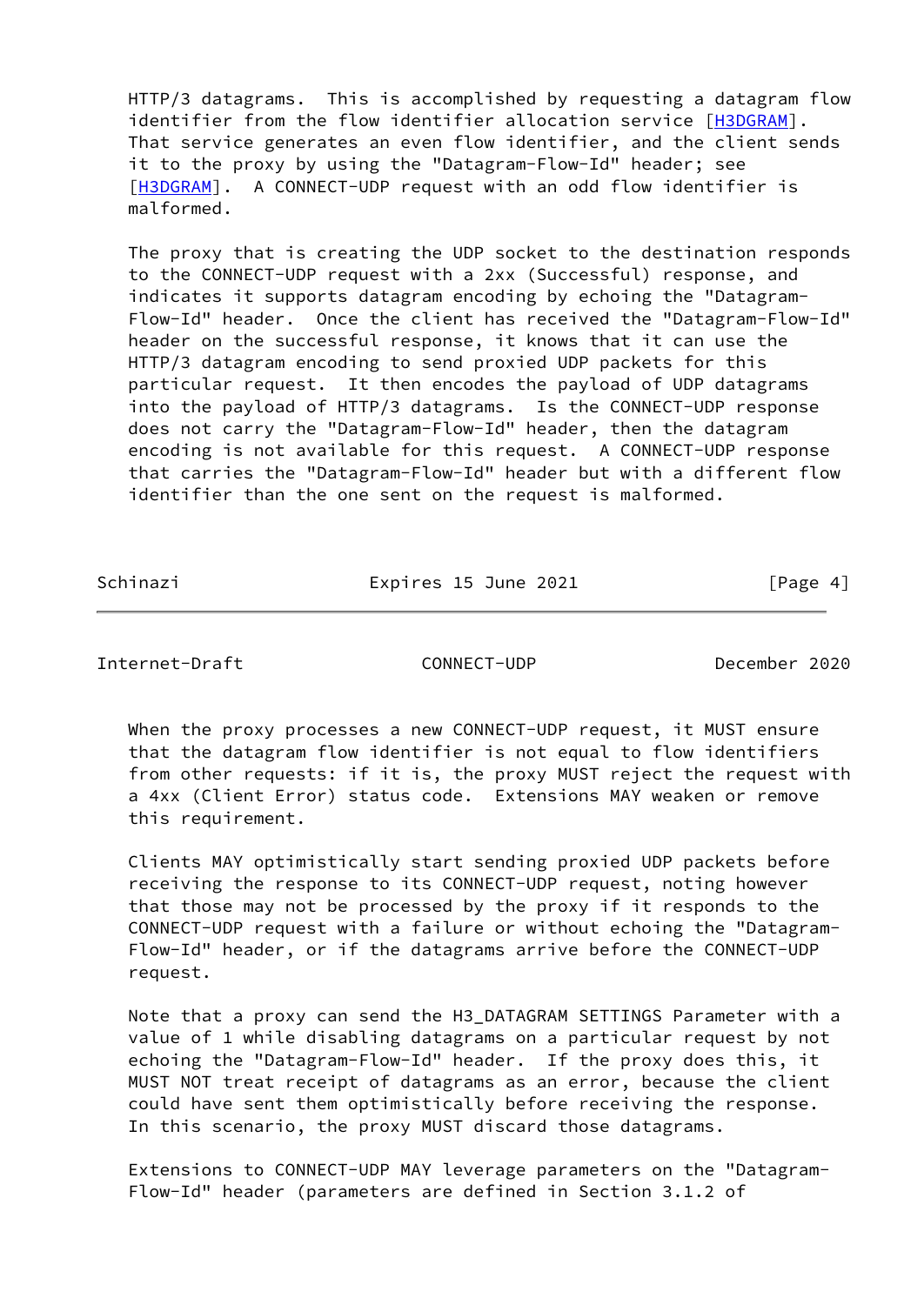[\[STRUCT-HDR\]](#page-10-3)). Proxies MUST NOT echo parameters on the "Datagram- Flow-Id" header if it does not understand their semantics.

<span id="page-5-0"></span>[5](#page-5-0). Stream Encoding of Proxied UDP Packets

 If HTTP/3 datagrams are not supported, the stream is used to convey UDP payloads, by using the following format (using the notation from the "Notational Conventions" section of  $[QUIC]$  $[QUIC]$ ):

```
 CONNECT-UDP Stream Chunk {
 CONNECT-UDP Stream Chunk Type (i) = 0x00,
  UDP Payload Length (i),
  UDP Payload (..),
}
```
Figure 1: CONNECT-UDP Stream Chunk Format

 CONNECT-UDP Stream Chunk Type: A variable-length integer indicating the Type of the CONNECT-UDP Stream Chunk, set to 0x00 to indicate a UDP Payload.

- UDP Payload Length: The length of the UDP Payload field following this field.
- UDP Payload: The payload of the UDP datagram.

| Schinazi<br>Expires 15 June 2021 | [Page 5] |
|----------------------------------|----------|
|----------------------------------|----------|

<span id="page-5-2"></span>Internet-Draft CONNECT-UDP December 2020

 The bidirectional stream that the CONNECT-UDP request was sent on is a sequence of CONNECT-UDP Stream Chunks. The CONNECT-UDP Stream Chunk Type is designed to allow future extensibility. Endpoints that receive a chunk with an unknown CONNECT-UDP Stream Chunk Type MUST silently skip over that chunk.

<span id="page-5-1"></span>[6](#page-5-1). Proxy Handling

 Unlike TCP, UDP is connection-less. The proxy that opens the UDP socket has no way of knowing whether the destination is reachable. Therefore it needs to respond to the CONNECT-UDP request without waiting for a TCP SYN-ACK.

 Proxies can use connected UDP sockets if their operating system supports them, as that allows the proxy to rely on the kernel to only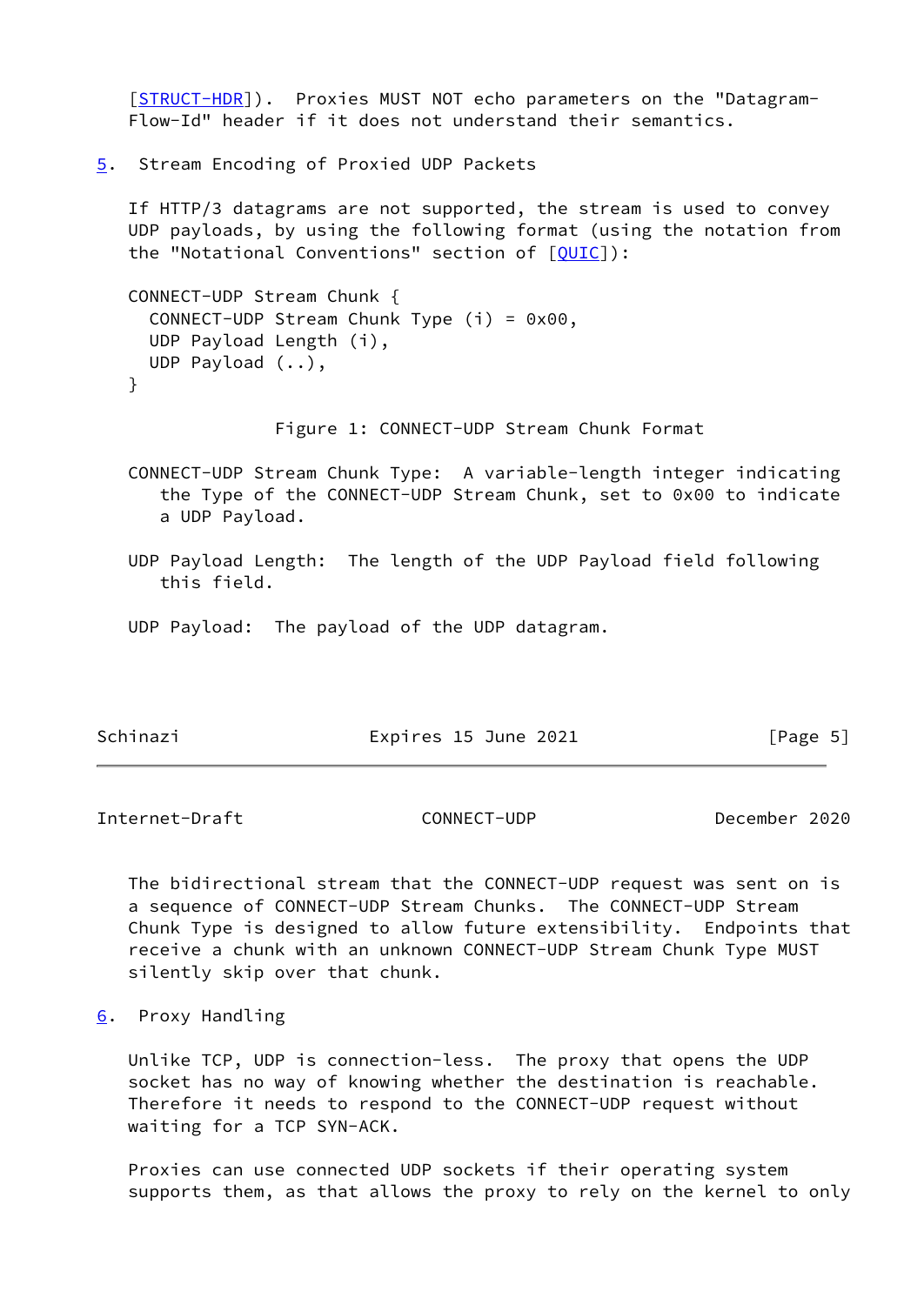send it UDP packets that match the correct 5-tuple. If the proxy uses a non-connected socket, it MUST validate the IP source address and UDP source port on received packets to ensure they match the client's CONNECT-UDP request. Packets that do not match MUST be discarded by the proxy.

 The lifetime of the socket is tied to the CONNECT-UDP stream. The proxy MUST keep the socket open while the CONNECT-UDP stream is open. Proxies MAY choose to close sockets due to a period of inactivity, but they MUST close the CONNECT-UDP stream before closing the socket.

<span id="page-6-0"></span>[7](#page-6-0). HTTP Intermediaries

 HTTP/3 DATAGRAM flow identifiers are specific to a given HTTP/3 connection. However, in some cases, an HTTP request may travel across multiple HTTP connections if there are HTTP intermediaries involved; see Section [2.3 of \[RFC7230\]](https://datatracker.ietf.org/doc/pdf/rfc7230#section-2.3).

Schinazi Expires 15 June 2021 [Page 6]

<span id="page-6-1"></span>Internet-Draft CONNECT-UDP December 2020

 Intermediaries that support both CONNECT-UDP and HTTP/3 datagrams MUST negotiate flow identifiers separately on the client-facing and server-facing connections. This is accomplished by having the intermediary parse the "Datagram-Flow-Id" header on all CONNECT-UDP requests it receives, and sending the same value in the "Datagram- Flow-Id" header on the response. The intermediary then ascertains whether it can use datagrams on the server-facing connection. If they are supported (as indicated by the H3\_DATAGRAM SETTINGS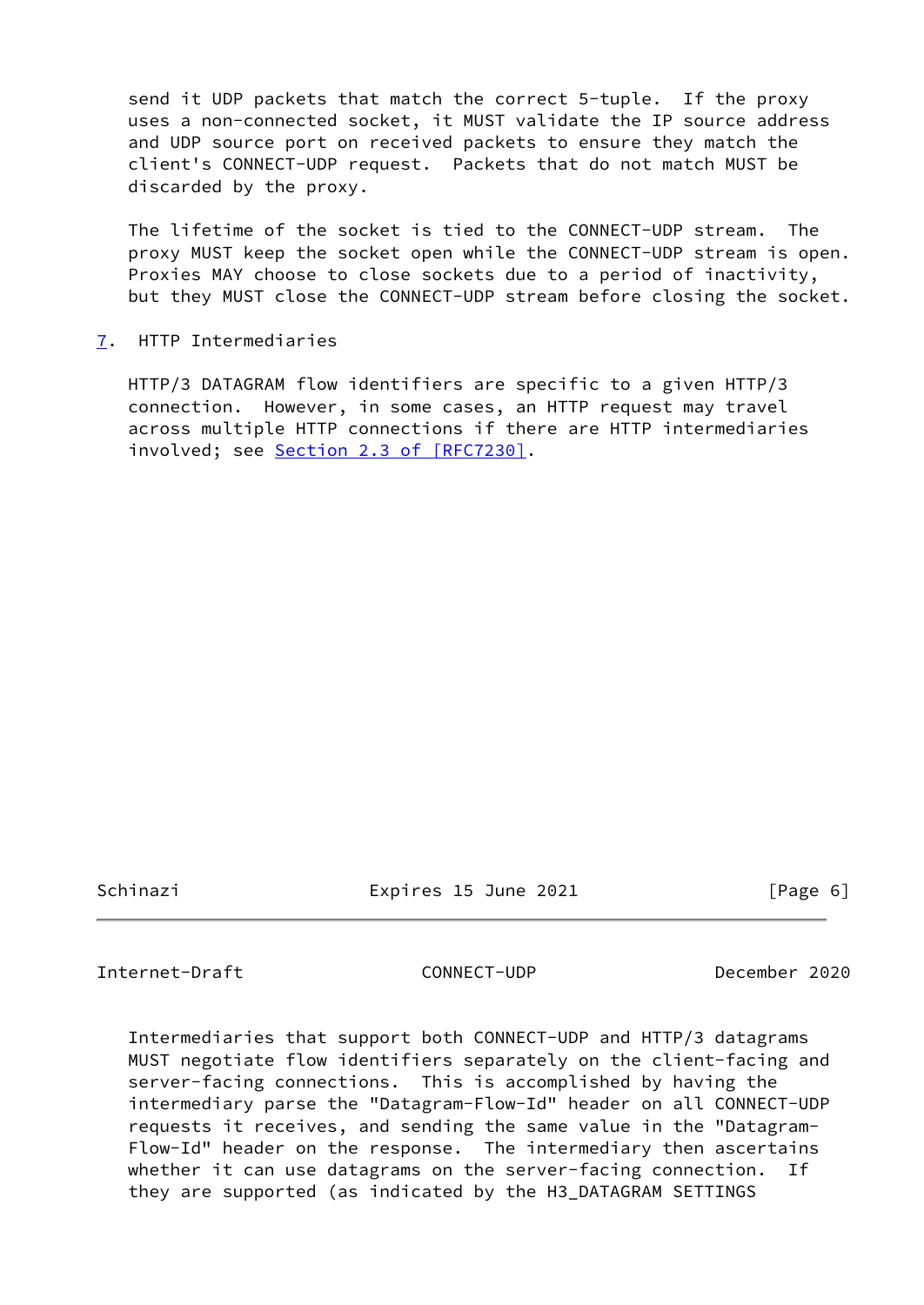parameter), the intermediary uses its own flow identifier allocation service to allocate a flow identifier for the server-facing connection, and waits for the server's reply to see if the server sent the "Datagram-Flow-Id" header on the response. The intermediary then translates datagrams between the two connections by using the flow identifier specific to that connection. An intermediary MAY also choose to use datagrams on only one of the two connections, and translate between datagrams and streams.

#### <span id="page-7-0"></span>[8](#page-7-0). Performance Considerations

 Proxies SHOULD strive to avoid increasing burstiness of UDP traffic: they SHOULD NOT queue packets in order to increase batching.

When the protocol running over UDP that is being proxied uses congestion control (e.g., [[QUIC\]](#page-9-2)), the proxied traffic will incur at least two nested congestion controllers. This can reduce performance but the underlying HTTP connection MUST NOT disable congestion control unless it has an out-of-band way of knowing with absolute certainty that the inner traffic is congestion-controlled.

When the protocol running over UDP that is being proxied uses loss recovery (e.g.,  $[QUIC]$  $[QUIC]$ ), and the underlying HTTP connection runs over TCP, the proxied traffic will incur at least two nested loss recovery mechanisms. This can reduce performance as both can sometimes independently retransmit the same data. To avoid this, HTTP/3 datagrams SHOULD be used.

<span id="page-7-1"></span>[9](#page-7-1). Security Considerations

 There are significant risks in allowing arbitrary clients to establish a tunnel to arbitrary servers, as that could allow bad actors to send traffic and have it attributed to the proxy. Proxies that support CONNECT-UDP SHOULD restrict its use to authenticated users.

 Because the CONNECT method creates a TCP connection to the target, the target has to indicate its willingness to accept TCP connections by responding with a TCP SYN-ACK before the proxy can send it application data. UDP doesn't have this property, so a CONNECT-UDP

| Schinazi | Expires 15 June 2021 | [Page 7] |
|----------|----------------------|----------|
|          |                      |          |

<span id="page-7-2"></span>Internet-Draft CONNECT-UDP December 2020

proxy could send more data to an unwilling target than a CONNECT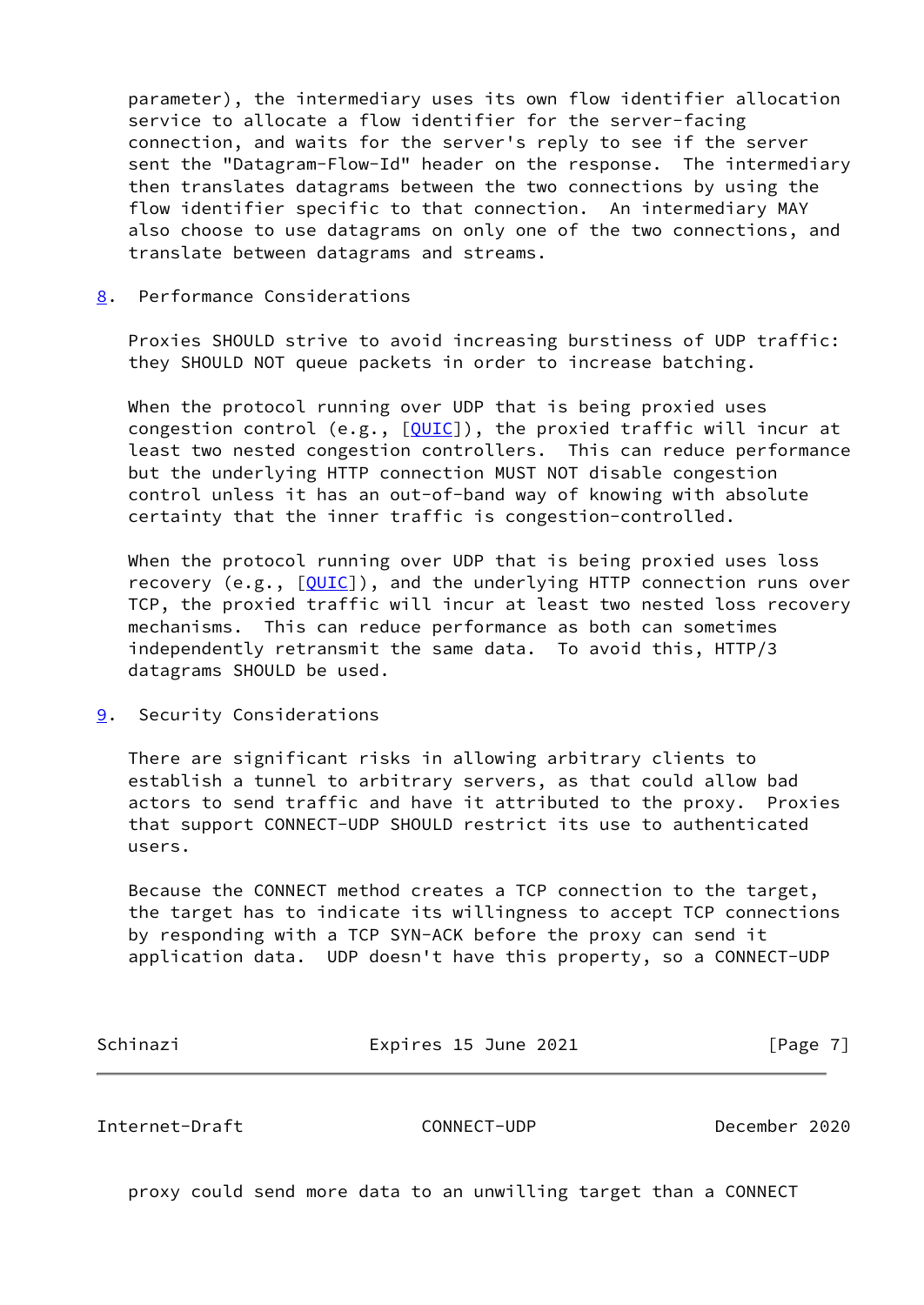proxy. However, in practice denial of service attacks target open TCP ports so the TCP SYN-ACK does not offer much protection in real scenarios. Proxies MUST NOT introspect the contents of UDP payloads as that would lead to ossification of UDP-based protocols by proxies.

<span id="page-8-0"></span>[10.](#page-8-0) IANA Considerations

<span id="page-8-1"></span>[10.1](#page-8-1). HTTP Method

 This document will request IANA to register "CONNECT-UDP" in the HTTP Method Registry (IETF review) maintained at [<https://www.iana.org/assignments/http-methods](https://www.iana.org/assignments/http-methods)>.

| Method Name   Safe   Idempotent |     | Reference     |
|---------------------------------|-----|---------------|
| CONNECT-UDP   no                | no. | This document |

<span id="page-8-2"></span>[10.2](#page-8-2). URI Scheme Registration

This document will request IANA to register the URI scheme "masque".

 The syntax definition below uses Augmented Backus-Naur Form (ABNF) [\[RFC5234](https://datatracker.ietf.org/doc/pdf/rfc5234)]. The definitions of "host" and "port" are adopted from [\[RFC3986](https://datatracker.ietf.org/doc/pdf/rfc3986)]. The syntax of a MASQUE URI is:

masque-URI = "masque:"  $\frac{1}{1}$  " host ":" port "/"

 The "host" and "port" component MUST NOT be empty, and the "port" component MUST NOT be 0.

<span id="page-8-3"></span>[10.3](#page-8-3). Stream Chunk Type Registration

 This document will request IANA to create a "CONNECT-UDP Stream Chunk Type" registry. This registry governs a 62-bit space, and follows the registration policy for QUIC registries as defined in [[QUIC\]](#page-9-2). In addition to the fields required by the QUIC policy, registrations in this registry MUST include the following fields:

Type: A short mnemonic for the type.

 Description: A brief description of the type semantics, which MAY be a summary if a specification reference is provided.

The initial contents of this registry are:

Schinazi **Expires 15 June 2021** [Page 8]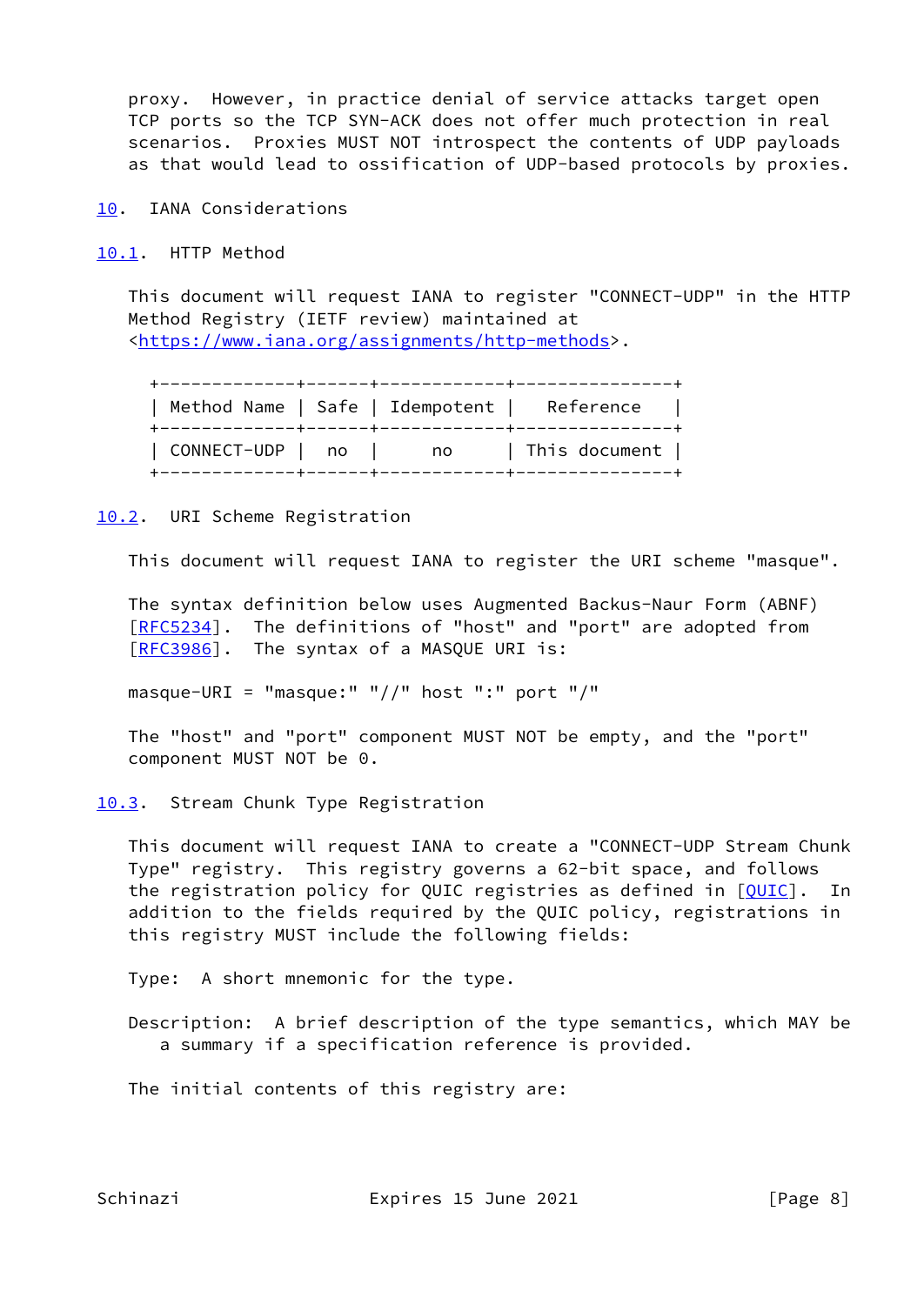<span id="page-9-1"></span>Internet-Draft CONNECT-UDP December 2020

 +-------+------------+-----------------------+---------------+ | Value | Type | Description | Reference +-------+------------+-----------------------+---------------+ | 0x00 | UDP\_PACKET | Payload of UDP packet | This document | +-------+------------+-----------------------+---------------+

Each value of the format "37  $*$  N + 23" for integer values of N (that is, 23, 60, 97, ...) are reserved; these values MUST NOT be assigned by IANA and MUST NOT appear in the listing of assigned values.

- <span id="page-9-5"></span><span id="page-9-4"></span><span id="page-9-3"></span><span id="page-9-2"></span><span id="page-9-0"></span>[11.](#page-9-0) Normative References
	- [DGRAM] Pauly, T., Kinnear, E., and D. Schinazi, "An Unreliable Datagram Extension to QUIC", Work in Progress, Internet- Draft, [draft-ietf-quic-datagram-01](https://datatracker.ietf.org/doc/pdf/draft-ietf-quic-datagram-01), 24 August 2020, <[http://www.ietf.org/internet-drafts/draft-ietf-quic](http://www.ietf.org/internet-drafts/draft-ietf-quic-datagram-01.txt) [datagram-01.txt](http://www.ietf.org/internet-drafts/draft-ietf-quic-datagram-01.txt)>.
	- [H2] Belshe, M., Peon, R., and M. Thomson, Ed., "Hypertext Transfer Protocol Version 2 (HTTP/2)", [RFC 7540](https://datatracker.ietf.org/doc/pdf/rfc7540), DOI 10.17487/RFC7540, May 2015, <[https://www.rfc-editor.org/info/rfc7540>](https://www.rfc-editor.org/info/rfc7540).
	- [H3DGRAM] Schinazi, D., "Using QUIC Datagrams with HTTP/3", Work in Progress, Internet-Draft, [draft-schinazi-masque-h3](https://datatracker.ietf.org/doc/pdf/draft-schinazi-masque-h3-datagram-01) [datagram-01](https://datatracker.ietf.org/doc/pdf/draft-schinazi-masque-h3-datagram-01), 12 December 2020, <[http://www.ietf.org/](http://www.ietf.org/internet-drafts/draft-schinazi-masque-h3-datagram-01.txt) [internet-drafts/draft-schinazi-masque-h3-datagram-01.txt>](http://www.ietf.org/internet-drafts/draft-schinazi-masque-h3-datagram-01.txt).
	- [QUIC] Iyengar, J. and M. Thomson, "QUIC: A UDP-Based Multiplexed and Secure Transport", Work in Progress, Internet-Draft, [draft-ietf-quic-transport-32,](https://datatracker.ietf.org/doc/pdf/draft-ietf-quic-transport-32) 20 October 2020, <[http://www.ietf.org/internet-drafts/draft-ietf-quic](http://www.ietf.org/internet-drafts/draft-ietf-quic-transport-32.txt) [transport-32.txt>](http://www.ietf.org/internet-drafts/draft-ietf-quic-transport-32.txt).
	- [RFC2119] Bradner, S., "Key words for use in RFCs to Indicate Requirement Levels", [BCP 14](https://datatracker.ietf.org/doc/pdf/bcp14), [RFC 2119](https://datatracker.ietf.org/doc/pdf/rfc2119), DOI 10.17487/RFC2119, March 1997, <[https://www.rfc-editor.org/info/rfc2119>](https://www.rfc-editor.org/info/rfc2119).
	- [RFC3986] Berners-Lee, T., Fielding, R., and L. Masinter, "Uniform Resource Identifier (URI): Generic Syntax", STD 66, [RFC 3986,](https://datatracker.ietf.org/doc/pdf/rfc3986) DOI 10.17487/RFC3986, January 2005, <[https://www.rfc-editor.org/info/rfc3986>](https://www.rfc-editor.org/info/rfc3986).
	- [RFC5234] Crocker, D., Ed. and P. Overell, "Augmented BNF for Syntax Specifications: ABNF", STD 68, [RFC 5234](https://datatracker.ietf.org/doc/pdf/rfc5234),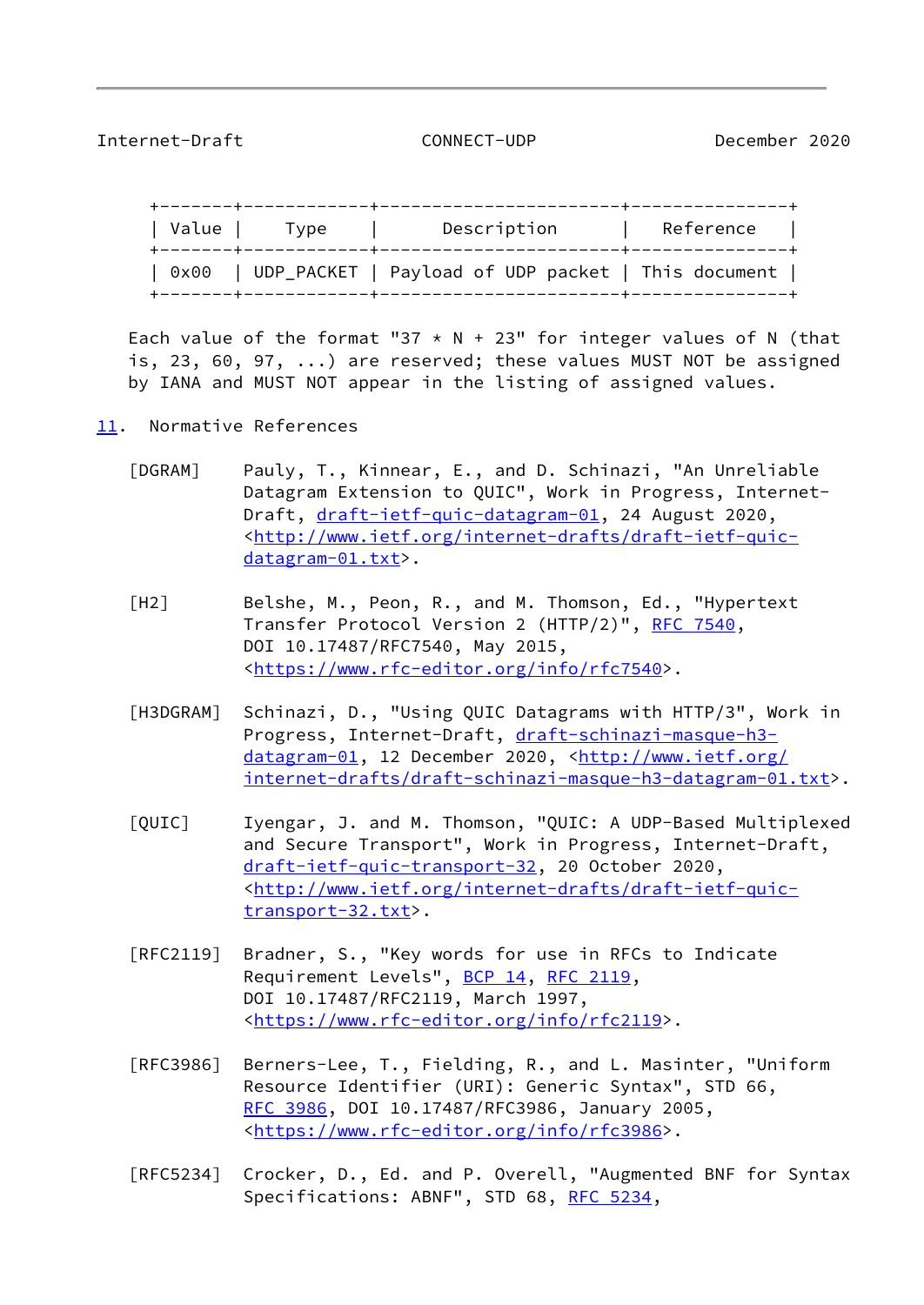## DOI 10.17487/RFC5234, January 2008, <[https://www.rfc-editor.org/info/rfc5234>](https://www.rfc-editor.org/info/rfc5234).

<span id="page-10-0"></span>Internet-Draft CONNECT-UDP December 2020

- [RFC7230] Fielding, R., Ed. and J. Reschke, Ed., "Hypertext Transfer Protocol (HTTP/1.1): Message Syntax and Routing", [RFC 7230,](https://datatracker.ietf.org/doc/pdf/rfc7230) DOI 10.17487/RFC7230, June 2014, <[https://www.rfc-editor.org/info/rfc7230>](https://www.rfc-editor.org/info/rfc7230).
- [RFC7231] Fielding, R., Ed. and J. Reschke, Ed., "Hypertext Transfer Protocol (HTTP/1.1): Semantics and Content", [RFC 7231](https://datatracker.ietf.org/doc/pdf/rfc7231), DOI 10.17487/RFC7231, June 2014, <[https://www.rfc-editor.org/info/rfc7231>](https://www.rfc-editor.org/info/rfc7231).
- [RFC8174] Leiba, B., "Ambiguity of Uppercase vs Lowercase in [RFC](https://datatracker.ietf.org/doc/pdf/rfc2119) [2119](https://datatracker.ietf.org/doc/pdf/rfc2119) Key Words", [BCP 14](https://datatracker.ietf.org/doc/pdf/bcp14), [RFC 8174,](https://datatracker.ietf.org/doc/pdf/rfc8174) DOI 10.17487/RFC8174, May 2017, [<https://www.rfc-editor.org/info/rfc8174](https://www.rfc-editor.org/info/rfc8174)>.

## <span id="page-10-3"></span>[STRUCT-HDR]

 Nottingham, M. and P. Kamp, "Structured Field Values for HTTP", Work in Progress, Internet-Draft, [draft-ietf](https://datatracker.ietf.org/doc/pdf/draft-ietf-httpbis-header-structure-19) [httpbis-header-structure-19](https://datatracker.ietf.org/doc/pdf/draft-ietf-httpbis-header-structure-19), 3 June 2020, <[http://www.ietf.org/internet-drafts/draft-ietf-httpbis](http://www.ietf.org/internet-drafts/draft-ietf-httpbis-header-structure-19.txt) [header-structure-19.txt](http://www.ietf.org/internet-drafts/draft-ietf-httpbis-header-structure-19.txt)>.

- <span id="page-10-2"></span> [TCP] Postel, J., "Transmission Control Protocol", STD 7, [RFC 793](https://datatracker.ietf.org/doc/pdf/rfc793), DOI 10.17487/RFC0793, September 1981, <<https://www.rfc-editor.org/info/rfc793>>.
- <span id="page-10-1"></span>[UDP] Postel, J., "User Datagram Protocol", STD 6, [RFC 768](https://datatracker.ietf.org/doc/pdf/rfc768), DOI 10.17487/RFC0768, August 1980, <<https://www.rfc-editor.org/info/rfc768>>.

## Acknowledgments

 This proposal was inspired directly or indirectly by prior work from many people. The author would like to thank Eric Rescorla for suggesting to use an HTTP method to proxy UDP. Thanks to Lucas Pardue for their inputs on this document.

Author's Address

David Schinazi